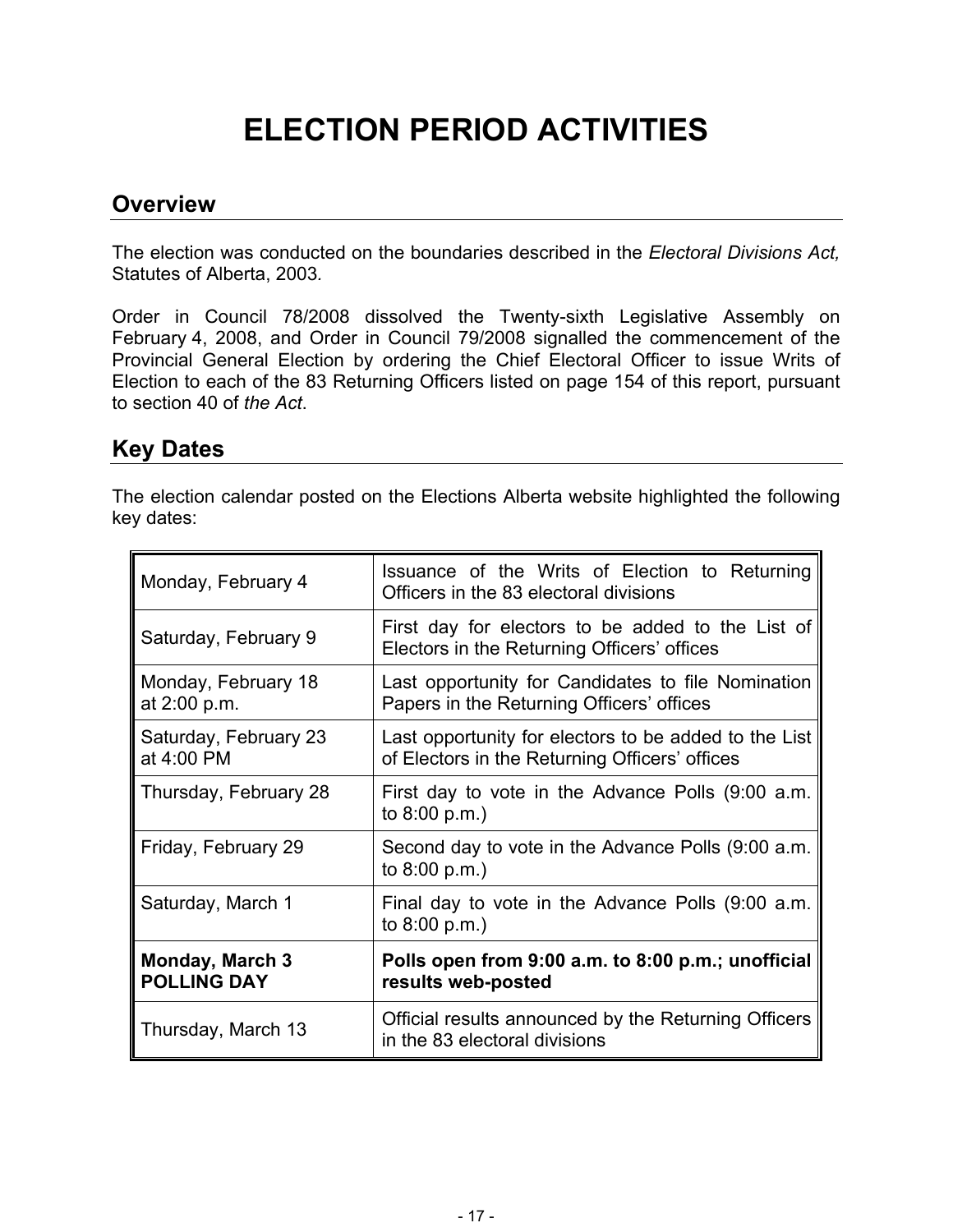## **Special Initiatives**

#### *Communications Strategy*

Elections Alberta added new methods of communicating with electors to better reach the diverse group that makes up Alberta's electorate. The broad communications strategy was aimed at all electors, of all ages, from all parts of the province.

 Direct mail to residences: For the first time, cards containing election information were mailed to approximately one million residences, on two separate occasions. Both cards contained general information on elector eligibility and voting opportunities.

The first mailing reached residences in the province by Monday, February 11; seven days into the election period. It provided information on dates and times for voting, as well as contact information for electors wishing to obtain additional information by telephone, email or online.

The second mailing provided more detailed information by Monday, February 18; fourteen days into the election period. It included the assigned polling places for advance voting and voting on polling day; the electoral division in which the residence was located and contact information for the Returning Officer in the area. This information was mailed to all addresses held by Elections Alberta that identified a physical address location for which a polling subdivision assignment could be made.

Cards directed to mailing addresses that could not be assigned to a polling subdivision reminded electors that "where you vote depends on where you live". Electors do not necessarily live where they receive their mail. For example, electors who had provided only a box number or general delivery address could not be provided with detailed information about where their assigned polling station was located. Again, the voter card provided information on dates and times for voting, as well as contact information for electors wishing to obtain additional information by telephone, email or online.

 Website: Elections Alberta's online resources were available around the clock. Entry of a valid location address provided the user with the assigned polling places for advance voting and voting on polling day. The website also supplied general information on eligibility requirements, dates and times for voting and options for electors who were away from home or who had other unique needs. Contact information for Elections Alberta and the Returning Officer was available to allow electors with specific questions to communicate in writing, in person, by phone or by e-mail.

The Elections Alberta website was accessed over 630,000 times on polling day, with over 460,000 hits occurring by 8 p.m.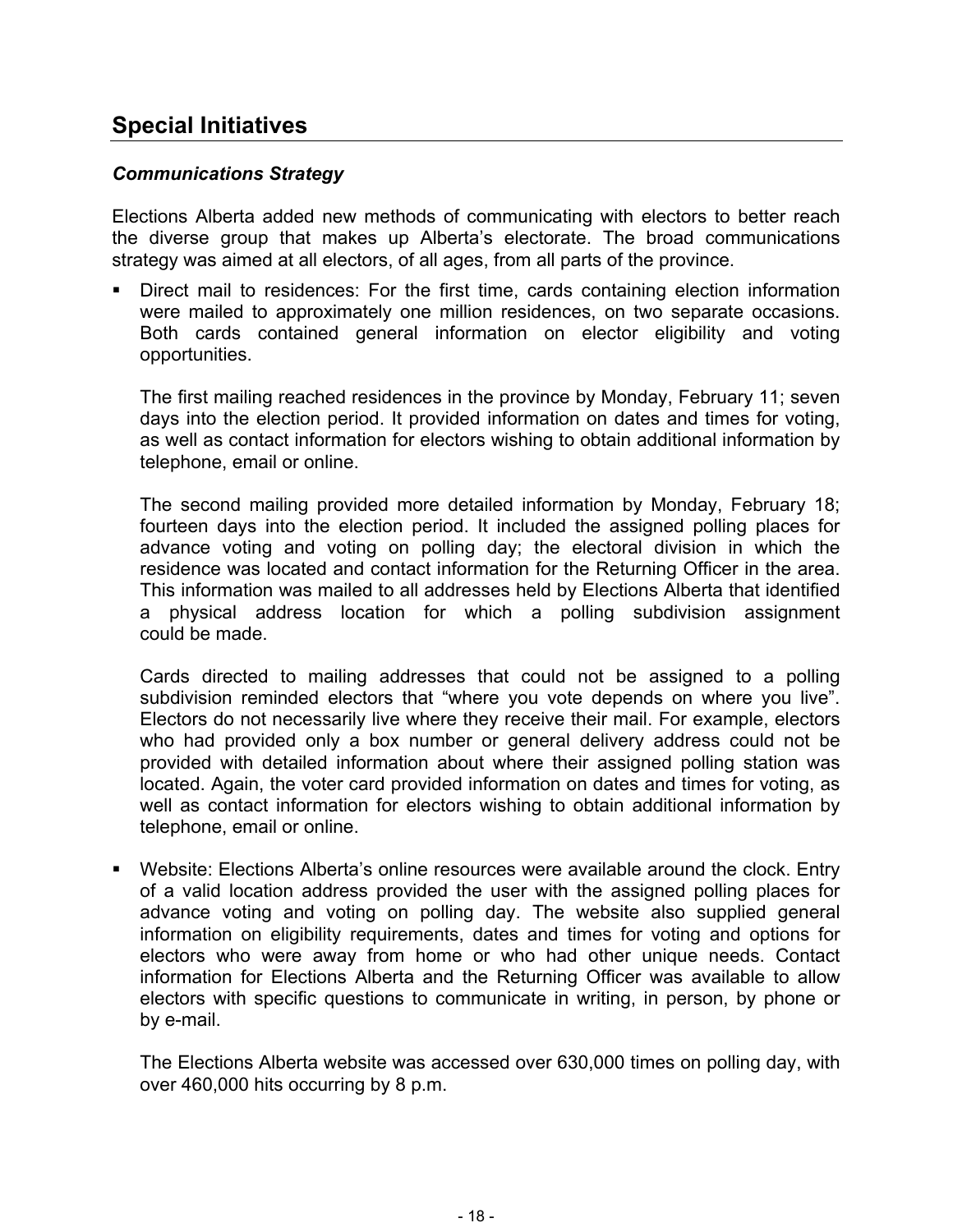The following chart shows website activity, up to the close of the polls. Access to the website was available throughout the day, although performance issues were experienced early in the day.



#### **Election Day Website Service March 3, 2008 (Midnight - 7:59 pm)**

- Radio and television: For the first time, an advertising campaign was launched to complement the statutory advertisements published in newspapers. Public awareness advertisements featuring two electors sharing comical reasons for not voting were developed to gently encourage electors' participation using a humorous approach. The radio and television advertisements received positive reviews and widespread distribution on informal networks, such as YouTube.
- Telephone: The voter information call centre was doubled in size for this election to prepare for the large number of callers requesting answers to common questions; most often guidance on where and when to vote. Call centre hours were also expanded so electors could reach an operator from 8 a.m. to 8 p.m. on weekdays, 9 a.m. to 4 p.m. on weekends and 8 a.m. to 8 p.m. on voting days.

Operators assisted over 18,000 callers throughout the election period, including almost 10,000 who called on polling day.

 Newspapers: As in previous elections, electors could consult local newspapers for information on polling places, dates and times for voting and voting opportunities for electors who were away from home or who had other unique needs, in accordance with sections 55 and 70 of *the Act*.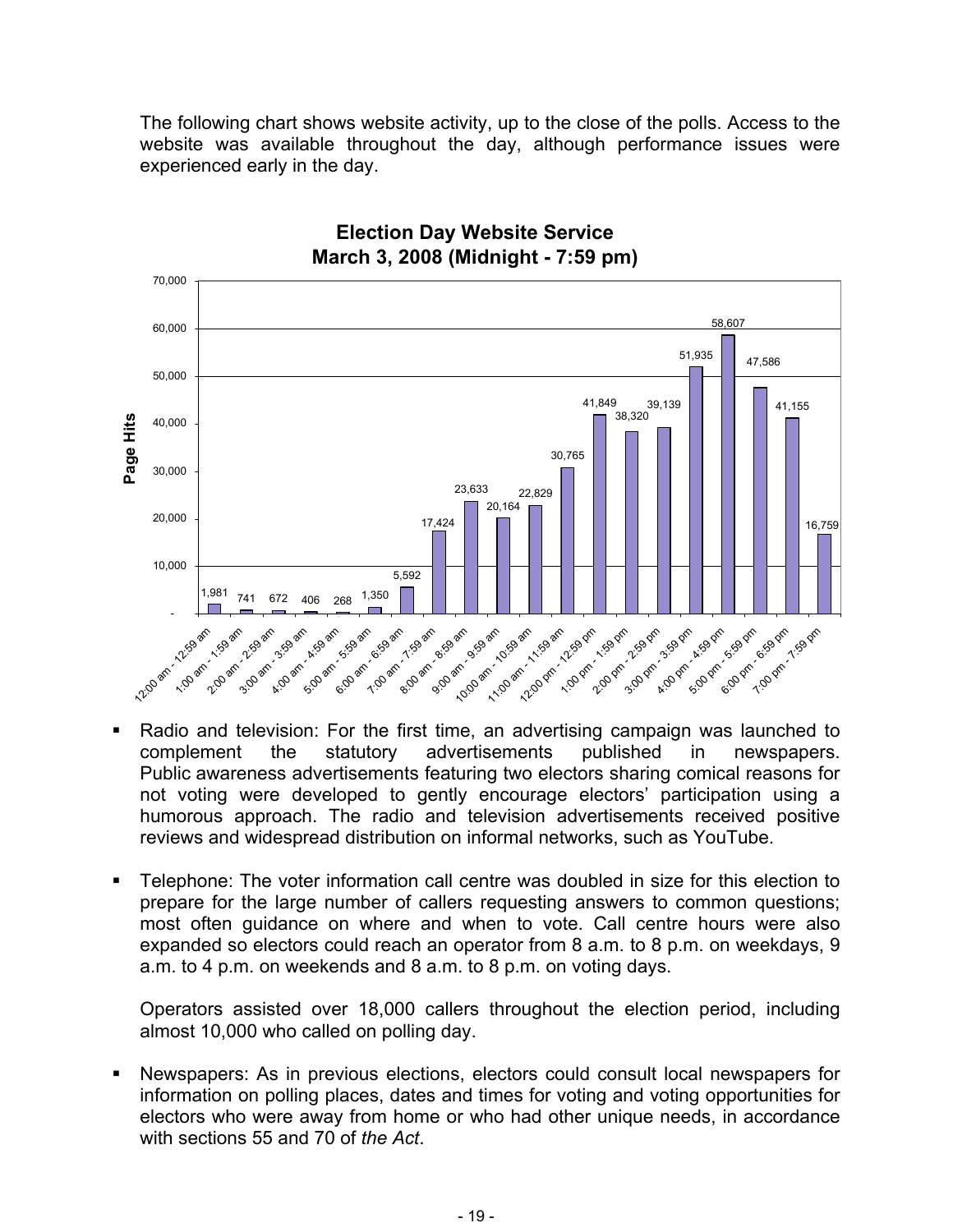In Calgary and Edmonton, this information appeared as newspaper inserts, in both daily newspapers, on two occasions. To maximize the distribution, inserts were delivered by a flyer delivery service to residences that didn't subscribe to either newspaper.

Election information appeared in more than 90 newspapers in electoral divisions across the province.

 Corporate identity: New visual elements, as seen on the cover of this report, linked all communication pieces to clearly identify Elections Alberta as the source. This proved to be valuable in helping electors to differentiate between the sources of material such as informational brochures and where-to-vote cards, which were also issued by candidates and some third parties.

#### *Online Voter Registration*

The challenge of maintaining a database of current and accurate records for 2.3 million electors, in a province as dynamic as Alberta, required a creative solution.

Traditionally, electors who have not been added to the List of Electors during the enumeration process have been added during the election period, either through contact with a Returning Officer or by an election officer at a polling place. Both enumeration and election additions occur within a narrow window of opportunity and can be time-consuming due to volumes.

Voterlink (found at www.voterlink.ab.ca) is a secure online voter registration system that was developed in response to the challenge of maintaining accurate Lists of Electors for a growing, mobile population. Electors are encouraged to manage their own elector records as they become eligible to vote, change their place of residence, or change their name.

The online approach features:

- Convenience: an elector may access the system around the clock, from any location,
- Independence: an elector does not require assistance from an enumerator or other election officer, and
- Privacy: elector information can only be accessed by the elector using his or her driver's licence or Alberta identification card.

This initiative is relatively new and is expected to grow in popularity. It was introduced in November, 2007, so there was limited opportunity to generate public awareness in the three months leading up to the election. Still, over 21,000 electors used this application to add or revise their elector record during the election period.

Currently, the use of Voterlink is promoted by posters in registry offices and inserts mailed with driver's licence renewals and vehicle registrations. Other free distribution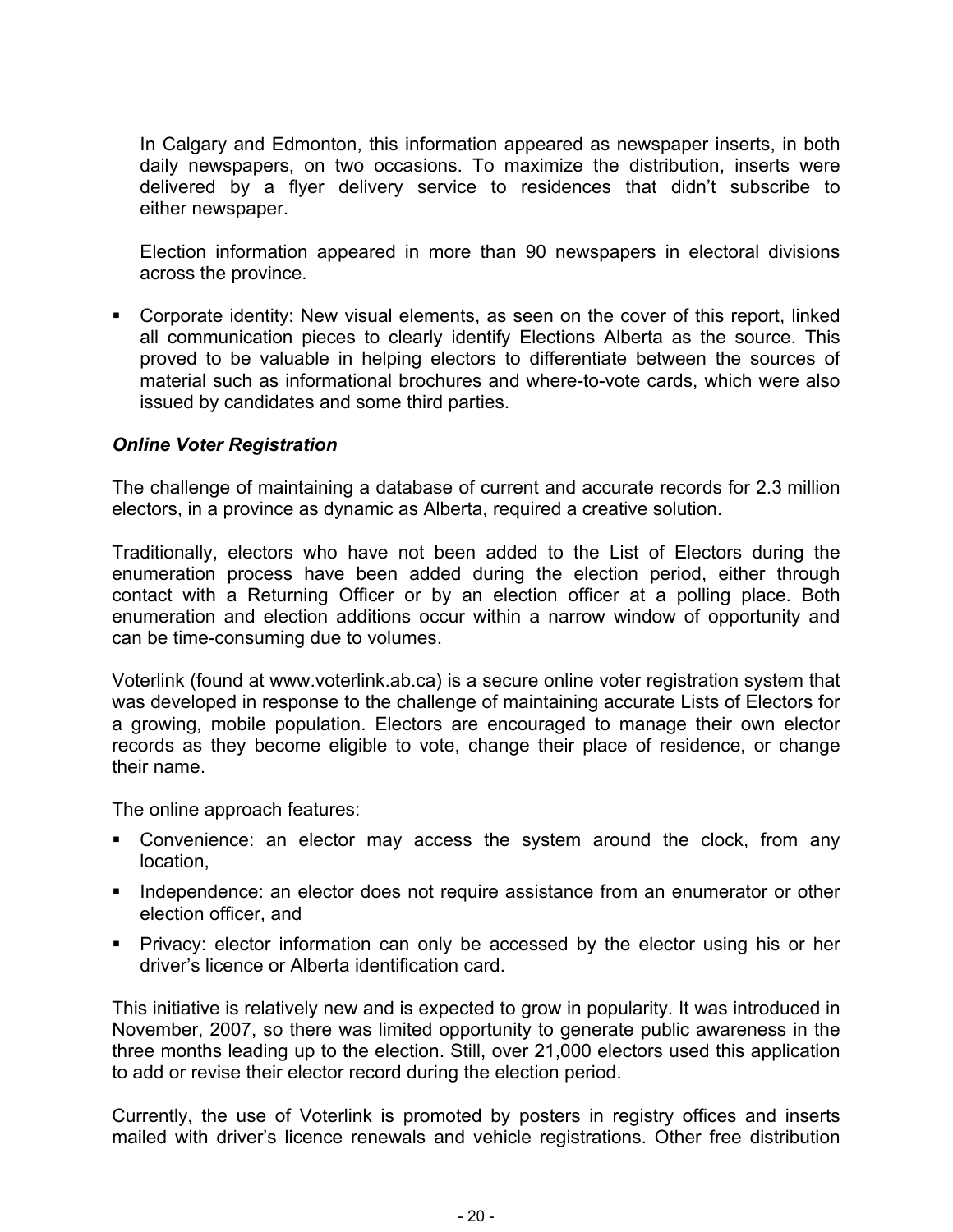channels include welcome wagon baskets and flyers issued by participating members of the Alberta Real Estate Association.

On a weekly basis over 2,500 residences, on average, receive a Voterlink notice through SmartMoves, a package sent to people who have registered a change of address with Canada Post.

The Voterlink icon appeared on many websites throughout the election period and still appears on sites that actively encourage democratic involvement.

Emphasis will continue to be placed on the availability of this application to promote awareness and increase public utilization. It is hoped that all groups with an interest in increasing voter participation will assist in this endeavour.

#### *Ballot Redesign*

Electors received new ballots following a revision to the *Election Act Forms Regulation*. The new design, successfully piloted during the two 2007 by-elections, displayed candidates' names and party affiliations in white print on a black background. The circles in which the elector is directed to mark an "x" indicating candidate selection are the only white areas on the ballot. This assists electors in correctly marking their ballots and reduces the number of extraneous marks which can result in the rejection of ballots.

This effort appears to have been a success: the rate of rejected ballots (those which could not be counted because they were unclear as to the voter's intent) decreased by 25% province-wide, when compared to the rejection rates in the 2004 Provincial General Election.

## **Election Training**

Each Returning Officer and two full-time office staff, the Election Clerk and Administrative Assistant, were offered standardized training provided by Elections Alberta. Written resource materials were supplemented by video training for Returning Officers who were unable to attend training due to late appointments or unavailability.

Returning Officers are responsible for training front-line election officers: the supervisory deputy returning officers, deputy returning officers and registration officers. In many cases, Returning Officers trained well over a hundred people in the conduct of polling day responsibilities using standardized resources provided by Elections Alberta. Sufficient quantities of the updated "Guide for Polling Place Officials", which covers polling day responsibilities of all election officers, were provided to election officers as a handy reference to ensure their success in properly completing their duties.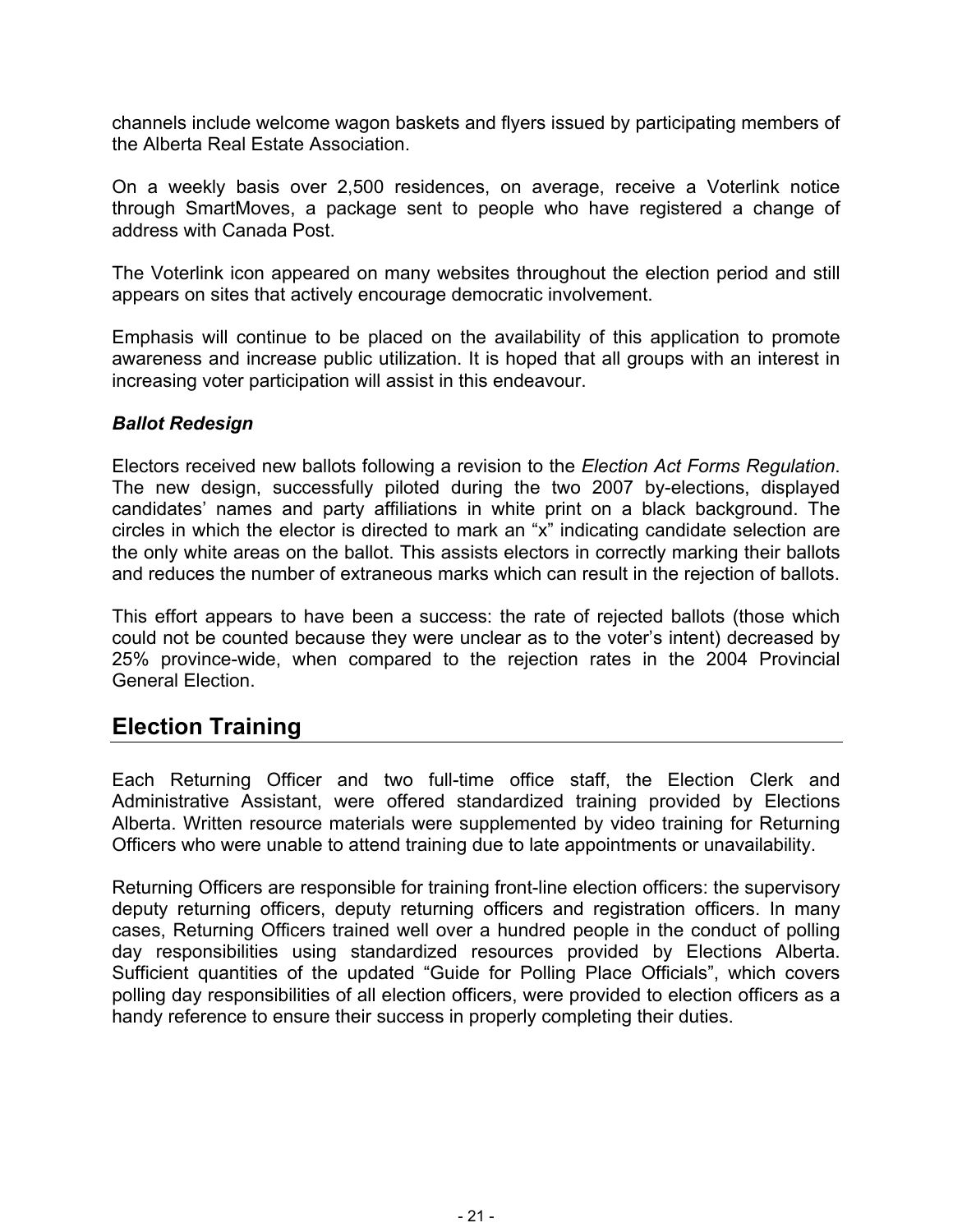# **Staff Recruitment**

Returning Officers were supplied with contact information for prospective election officers, which had been maintained on file from the 2004 Provincial General Election. Elections Canada and many municipalities also shared names of their former election workers, after obtaining the consent necessary to do so. This cooperation between electoral jurisdictions facilitates the recruitment of an experienced staff complement at municipal, provincial and federal elections.

Returning Officers were authorized to recruit additional registration officers in areas that were expected to experience an exceptionally high volume of polling day registrations. This was important in areas of new growth and high mobility; particularly if target enumeration results fell below their expectations.

In some electoral divisions with especially high employment rates, such as Fort McMurray-Wood Buffalo, staff recruitment was particularly challenging. Returning Officers applied their knowledge of the community, and connections to groups within the electoral division, to recruit a sufficient number of electors to staff all polling stations on polling day.

In Calgary, the media assisted in the process by communicating a need for election officers in certain electoral divisions. The effort was extremely successful. In some areas, prospective workers far exceeded Returning Officers' requirements.

There were almost 15,000 Albertans who accepted the challenge of working as front-line election officers to serve electors in their communities. Many of these people work at municipal and federal elections, as well.

The democratic process in Alberta owes a vote of thanks to the people who take on this challenge. Armed with a few hours of training, printed resource material and necessary forms and supplies, they work over 12 hours on polling day to ensure that electors may cast their ballots at a location that is convenient for the majority of electors. Their efforts are greatly appreciated.

If current recommendations are adopted, the recruitment pool will expand to include persons who are at least sixteen years of age to serve as poll clerks. It is hoped this will alleviate some of the recruitment challenges and assist to engage youth in the voting process.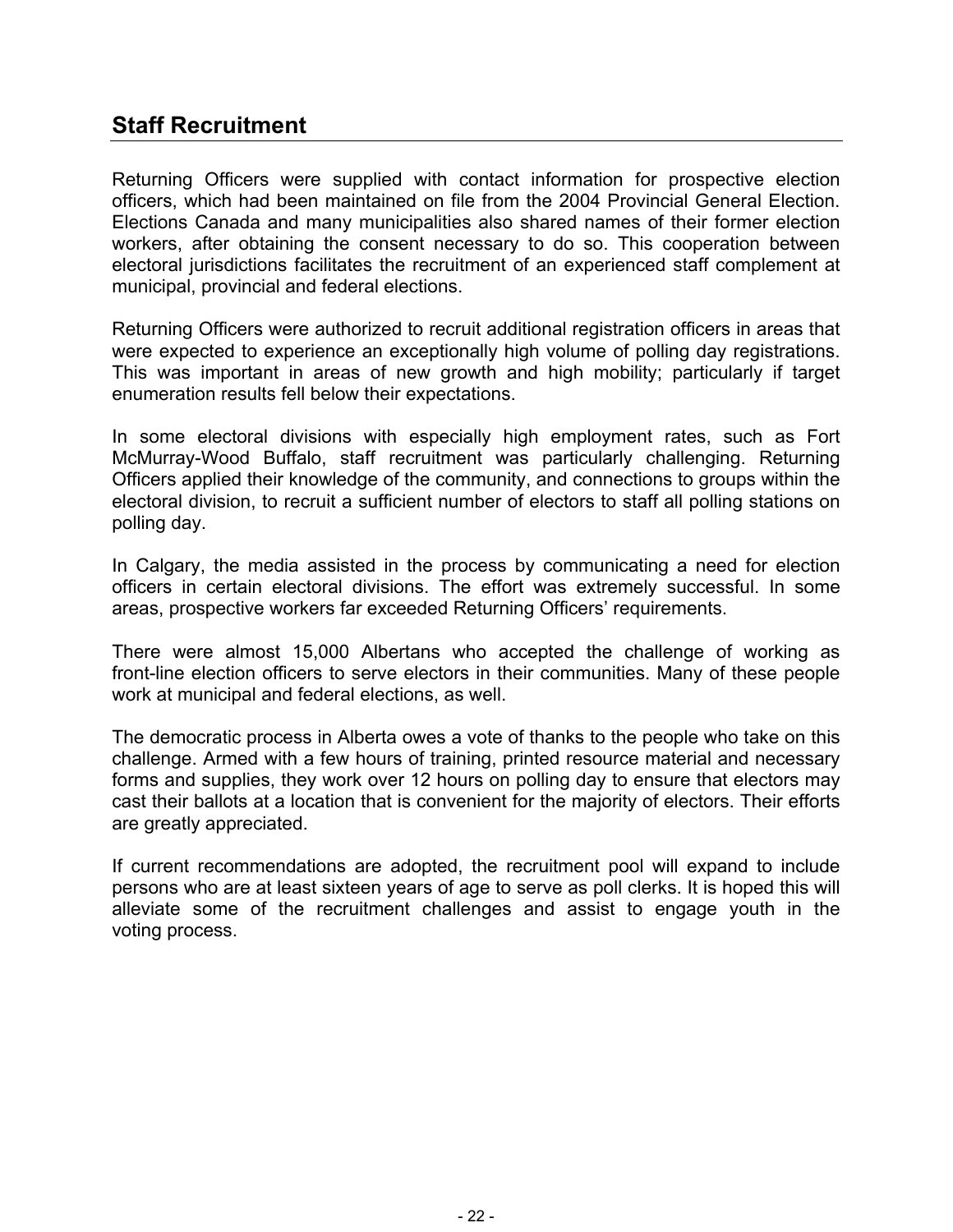# **Scrutineer Involvement**

Scrutineers are another group of people who play a vital role in the democratic process in Alberta. They work on behalf of candidates, as observers, to ensure elections are conducted in a fair and transparent manner.

Before scrutineers begin their duties, they present election officers with a completed appointment form to indicate that they are eligible to act in this capacity. They also complete oaths at each polling station or registration officer's station at which they observe, to formally swear or affirm that the principle of confidentiality will be respected.

Because many scrutineers receive no training before beginning their polling day assignments, the Appointment of Scrutineer form is attached to a guide which defines their roles and responsibilities. Clear role definition helps to ensure that scrutineers and election officers work cooperatively and effectively together in their complementary roles.

#### **Nominated Candidates**

Nomination day was Monday, February 18, 2008. That was the last day on which prospective candidates were able to file nomination papers with the Returning Officer in the electoral division in which they wished to contest the election.

By 2:00 pm, when nominations closed, 407 candidates had filed nomination papers. The distribution of candidates by political party affiliation follows:

| <b>Alberta Greens</b>                           | 79 |
|-------------------------------------------------|----|
| <b>Alberta Party</b>                            |    |
| Communist Party - Alberta                       | 2  |
| <b>Alberta Liberal Party</b>                    | 82 |
| <b>Alberta New Democratic Party</b>             | 83 |
| Progressive Conservative Association of Alberta | 83 |
| <b>Alberta Social Credit Party</b>              | 8  |
| Separation Party of Alberta                     |    |
| <b>Wildrose Alliance Party</b>                  | 61 |
| Independent                                     |    |

No candidate withdrew following the close of nominations and no candidate was elected by acclamation.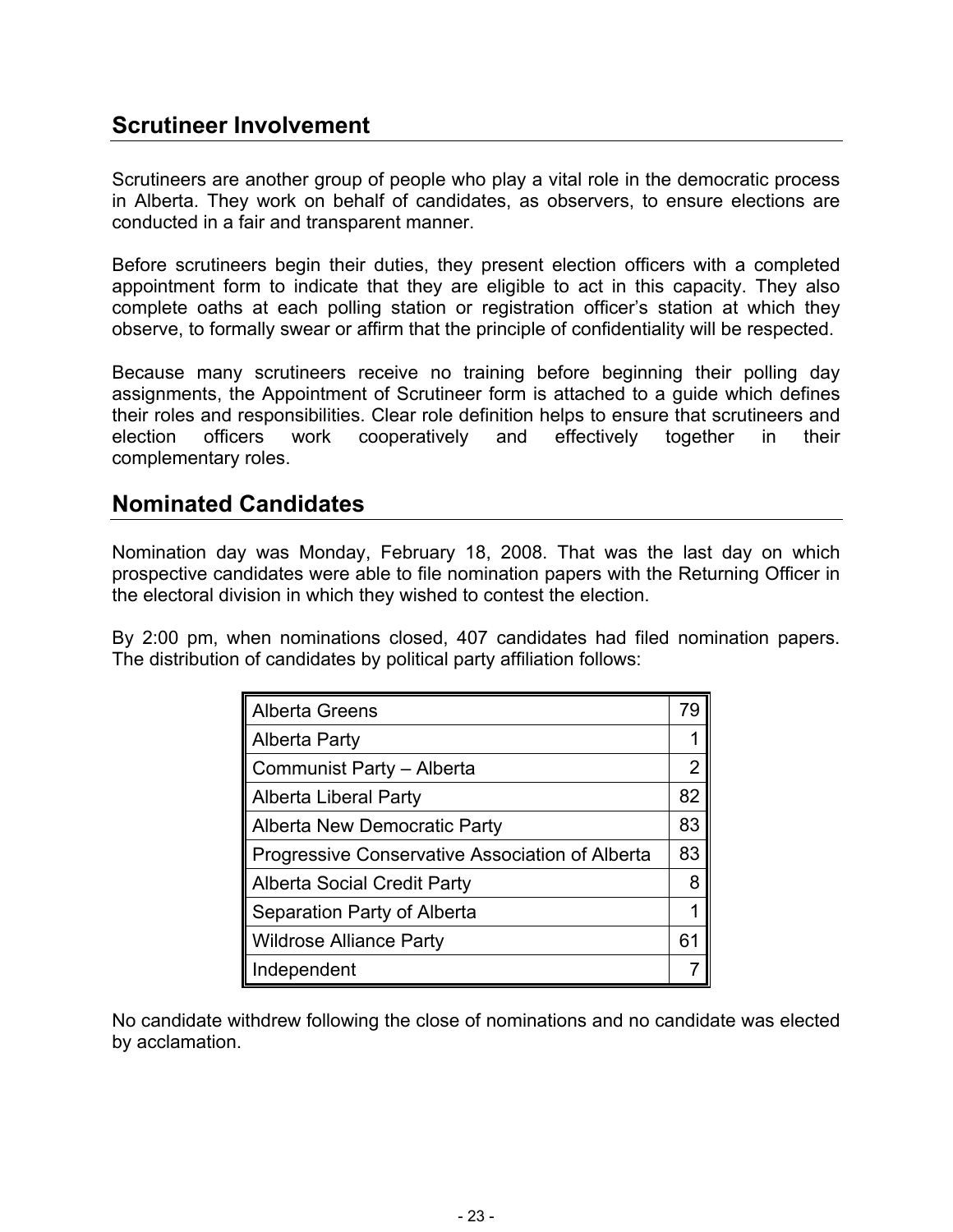# **Special Ballot Polls**

By legislation, a Special Ballot poll was established in each of the 83 electoral divisions. The poll is established to facilitate voting for electors who are not able to vote at the advance polls or on polling day. It is often used by electors who are physically incapacitated or who travel, work or attend an educational institution outside of their own electoral divisions for extended periods. Availability of the Special Ballot was advertised in newspapers, on election information cards mailed to residences and on the website.

Special Ballot brochures were distributed to stakeholder groups whose members tend to use this voting option. Brochures were distributed on a proactive basis to trade unions, post-secondary educational institutions and the Canadian Armed Forces to allow them time to share information with their membership. This notice directed electors' early attention to this voting option.

The Special Ballot is often viewed as a mail-in ballot, but ballots may also be completed in the Returning Office or hand-delivered by an individual at the elector's request. While every effort is made to accommodate all requests, it is a legislative requirement that an elector must request his or her own Special Ballot: it cannot be requested on his or her behalf by another person. This is to ensure that the Special Ballot is issued to, and completed by, the appropriate elector.

Electors may request a Special Ballot in person, by telephone, by facsimile, by electronic mail or in writing. The Special Ballot package uses a series of envelopes to protect the confidentiality of the ballot, and contains an elector's declaration identifying the reason for use, along with an undertaking confirming that the elector has not yet voted and will not attempt to vote a second time.

In the same way that each elector must vote within their own electoral division, the law requires that each elector must request a Special Ballot from the Returning Officer in his or her own electoral division and return it to the office from which it was issued. Although Special Ballot requests may be made electronically, original Special Ballots must be submitted to ensure authenticity and confidentiality.

Returning Officers sent Special Ballots to electors throughout the province and out of the country. Electors were able to request a Special Ballot at the beginning of the election period, before nominations closed, and were able to vote for the candidate or political party of their choice. This helped to ensure that electors had adequate time to complete and return the Special Ballot by the close of polls on polling day.

A total of 12,101 valid Special Ballots were received by the close of polls on polling day, providing a valuable option to electors who otherwise may have been unable to participate.

The current system of Special Ballot voting does not have the same built-in level of security as other forms of voting. An elector may obtain a ballot from a remote location, without the element of personal contact and resulting transparency that occurs when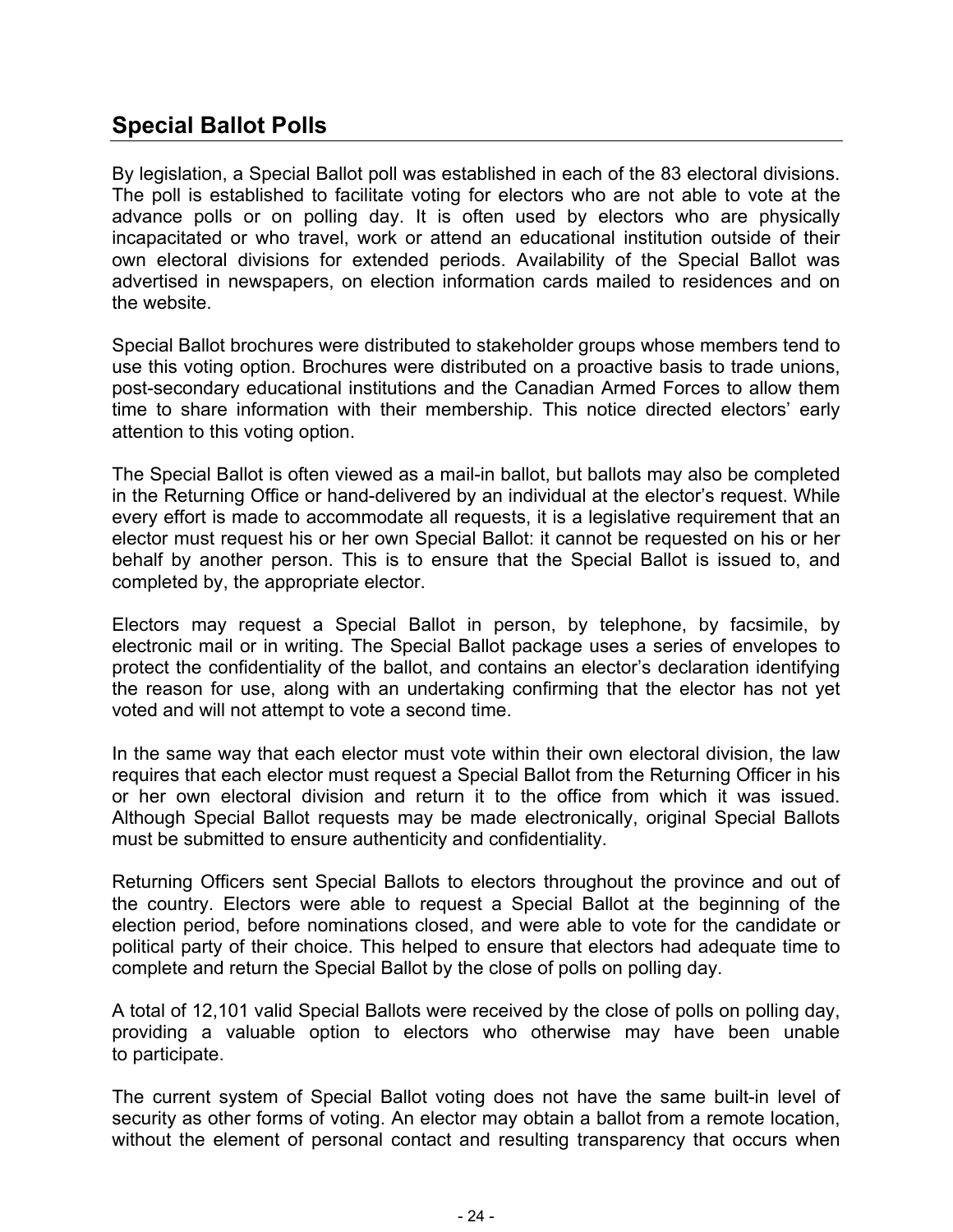voting at a local polling station. In addition, an elector may apply for a Special Ballot without providing identification. An elector who is not on the List of Electors is authorized to be added to the List at the time the Special Ballot is returned. Special Ballots may be sent across the world in response to a verbal or emailed request, with no real opportunity to verify the identity or voting eligibility of the recipient.

Although widespread abuse has not been identified, this system is open to voting fraud. Several changes to the procedures for Special Ballot voting were made in this election to reduce the possibility of fraud and increase security of this voting method. However, efforts to further tighten the security of this voting method were limited by what is permissible under the current law. A requirement for Special Ballot applicants to provide suitable identification would eliminate possible misuse in reality and in perception.

# **Advance Polls**

By legislation, advance polls were established in at least one location in each electoral division on the Thursday, Friday and Saturday prior to polling day. Electoral divisions that cover a large geographic area offered up to four advance poll locations to reduce travel requirements and ensure elector convenience. In seven electoral divisions, additional locations were established with the approval of the Chief Electoral Officer.

Advance polls were open from 9:00 a.m. to 8:00 p.m. on February 28, 29 and March 1, 2008, at sites that offered level access. Returning Offices were used, where appropriate.

Advance polls served electors who were unable to vote on polling day due to:

- physical incapacity,
- absence,
- **EXED** involvement as an election officer, candidate, official agent or scrutineer whose official duties precluded their attendance at the polling place established for their own polling subdivision, or
- an inability to vote on polling day.

A total of 64,332 valid ballots were cast at 162 advance polls.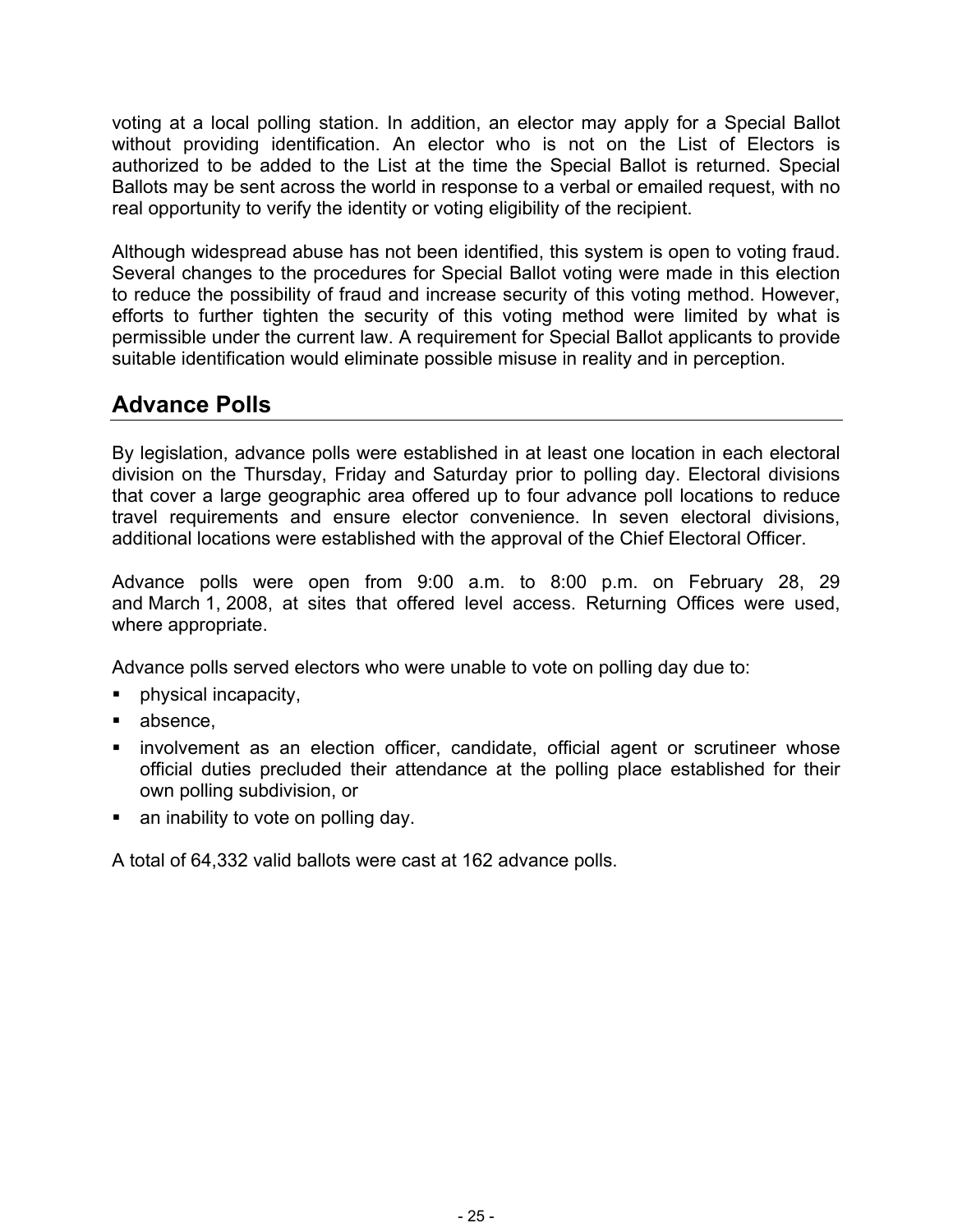#### **Mobile Polls**

By legislation, mobile polls were established on polling day in treatment centres and in supportive living facilities with ten or more resident inpatients or electors, where facility staff assessed the service as appropriate.

Mobile poll brochures were distributed to facility administrators early in the election period to inform them of the mobile poll process. Posters were provided to inform residents of the time and location for mobile polling within their facility to allow electors to plan appropriately for polling day.

Mobile polls accommodated electors within the facilities during hours agreed upon by facility staff, and were conducted in a fixed location, or by going bed-to-bed, or by using both methods, to best meet electors' needs.

Electors identified by the facility staff as being well enough to vote are eligible to vote in the electoral division in which the facility is located. In accordance with legislation, facility staff can restrict participation to the deputy returning officer, poll clerk, interpreter, and facility representative, if appropriate for the well-being of the facility's electors.

A total of 19,868 valid ballots were cast at 513 mobile poll locations.

## **Polling Day**

By legislation, polls were open from 9:00 a.m. to 8:00 p.m. on Monday, March 3, 2008. There were 6,106 polling stations established across the province, each staffed by a deputy returning officer and poll clerk. Supervisory deputy returning officers were hired in polling places with multiple polling stations to assist in directing electors to the correct polling station. Registration officers were available to register electors whose names were not on the Lists of Electors, which expedited the process for all electors.

Election officers were responsible for setting up the polling places, taking the vote, and registering electors who were not on the Lists of Electors. The role of election officers also includes the collection of information that will be used to update the Register of Electors. Polling day is an excellent opportunity to collect new and updated information from electors for use in refreshing the Register and subsequent Lists of Electors.

At the close of polls, election officers conducted the unofficial count of ballots and telephoned results to the Returning Officer. All results were communicated in a timely manner and were made available in Returning Officers' offices. Returning Officers' staff posted the unofficial results, as they arrived, to the Elections Alberta website. Interested parties were able to view poll-by-poll results online, as well as results aggregated for the entire province, as they were posted. Compliments on the efficiency of the results system were conveyed to Elections Alberta by representatives of other election offices, the Media Consortium and the Prime Minister's office.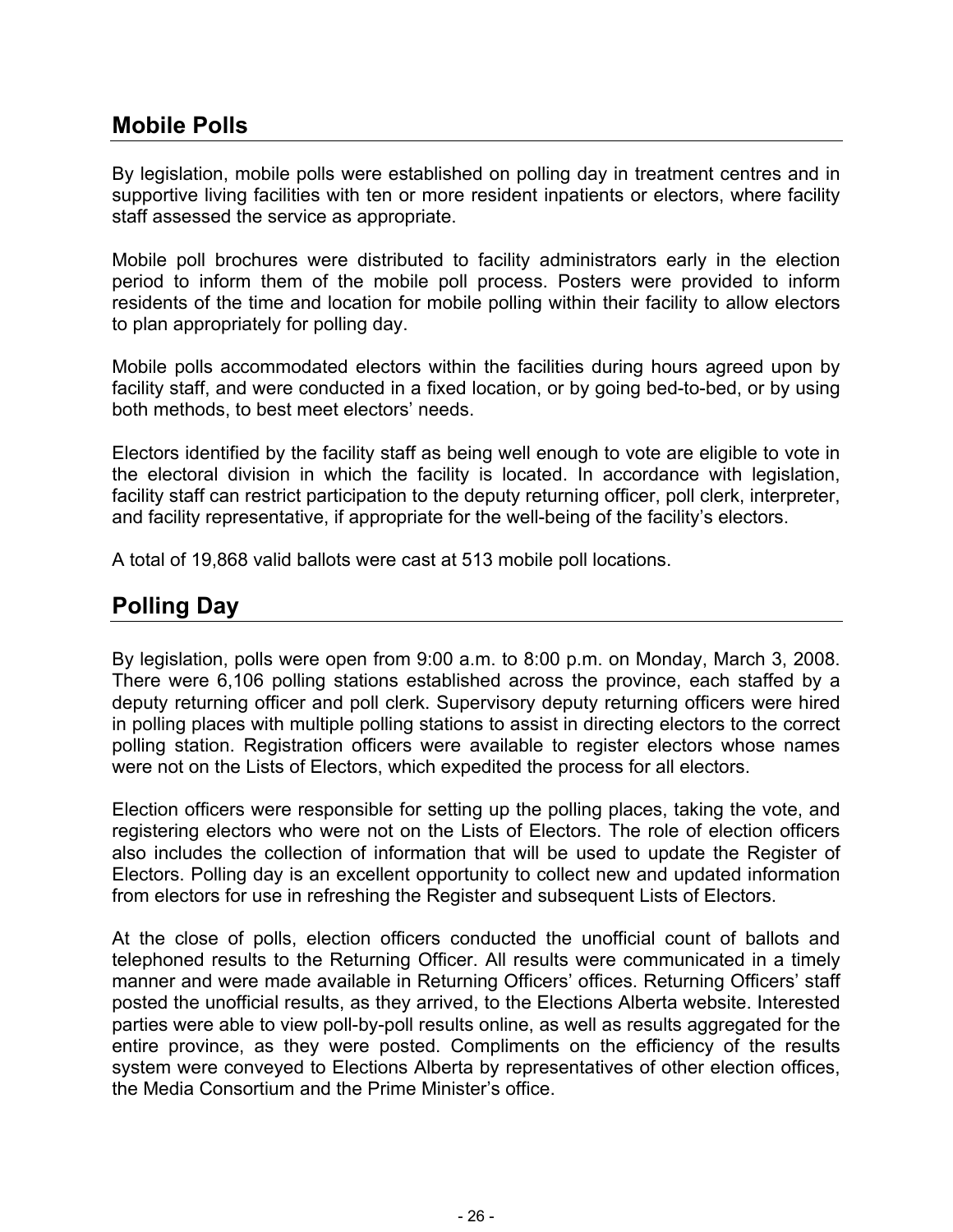# **Additions to the Lists of Electors**

The number of names on the Lists of Electors increased throughout the election period. Lists of Electors made available to political parties at the beginning of the election period, in accordance with section 18(3) of *the Act*, contained 2,283,260 names.

The target enumeration process, and election period additions made by Returning Officers at the request of electors, updated over 170,000 elector records to increase the currency of the List of Electors. In addition to the revisions to existing elector records, almost 17,000 names were added. When the polls opened on March 3, 2,300,093 names appeared on the Lists of Electors.

At the close of polls on polling day, 2,557,269 names appeared on the Lists of Electors, representing an addition of 257,176 electors who completed an Oath of Elector enabling them to have their names added to the List of Electors on polling day. The following table shows additions to the Lists of Electors during the election period, by electoral division.

| <b>Electoral Division</b> | Number of Names <sup>1</sup><br>on February 4 | Number of Names <sup>2</sup><br>on February 23 | Number of Names <sup>3</sup><br>at the close of Polls<br>on March 3 |
|---------------------------|-----------------------------------------------|------------------------------------------------|---------------------------------------------------------------------|
| 01 Dunvegan-Central Peace | 14,787                                        | 14,841                                         | 16,497                                                              |
| 02 Calgary-Bow            | 30,847                                        | 30,378                                         | 34,945                                                              |
| 03 Calgary-Buffalo        | 30,595                                        | 30,543                                         | 35,112                                                              |
| 04 Calgary-Cross          | 26,576                                        | 25,698                                         | 27,688                                                              |
| 05 Calgary-Currie         | 31,252                                        | 30,915                                         | 34,692                                                              |
| 06 Calgary-East           | 26,762                                        | 26,315                                         | 28,616                                                              |
| 07 Calgary-Egmont         | 30,616                                        | 29,811                                         | 33,970                                                              |
| 08 Calgary-Elbow          | 30,360                                        | 30,054                                         | 31,947                                                              |
| 09 Calgary-Fish Creek     | 28,692                                        | 28,142                                         | 31,180                                                              |
| 10 Calgary-Foothills      | 32,402                                        | 32,923                                         | 36,019                                                              |
| 11 Calgary-Fort           | 27,002                                        | 26,629                                         | 28,974                                                              |
| 12 Calgary-Glenmore       | 28,225                                        | 27,755                                         | 30,828                                                              |
| 13 Calgary-Hays           | 31,574                                        | 32,831                                         | 38,266                                                              |
| 14 Calgary-Lougheed       | 32,007                                        | 34,308                                         | 35,071                                                              |
| 15 Calgary-Mackay         | 34,811                                        | 37,394                                         | 41,635                                                              |
| 16 Calgary-McCall         | 29,145                                        | 29,332                                         | 32,531                                                              |
| 17 Calgary-Montrose       | 25,362                                        | 24,968                                         | 27,176                                                              |
| 18 Calgary-Mountain View  | 32,779                                        | 32,728                                         | 35,819                                                              |
| 19 Calgary-North Hill     | 27,437                                        | 26,864                                         | 30,277                                                              |
| 20 Calgary-North West     | 40,435                                        | 40,155                                         | 44,695                                                              |
| 21 Calgary-Nose Hill      | 26,775                                        | 26,395                                         | 28,148                                                              |
| 22 Calgary-Shaw           | 30,992                                        | 30,139                                         | 33,332                                                              |
| 23 Calgary-Varsity        | 29,658                                        | 29,162                                         | 32,883                                                              |

#### **Table 4: Lists of Electors—Updates within the Election Period**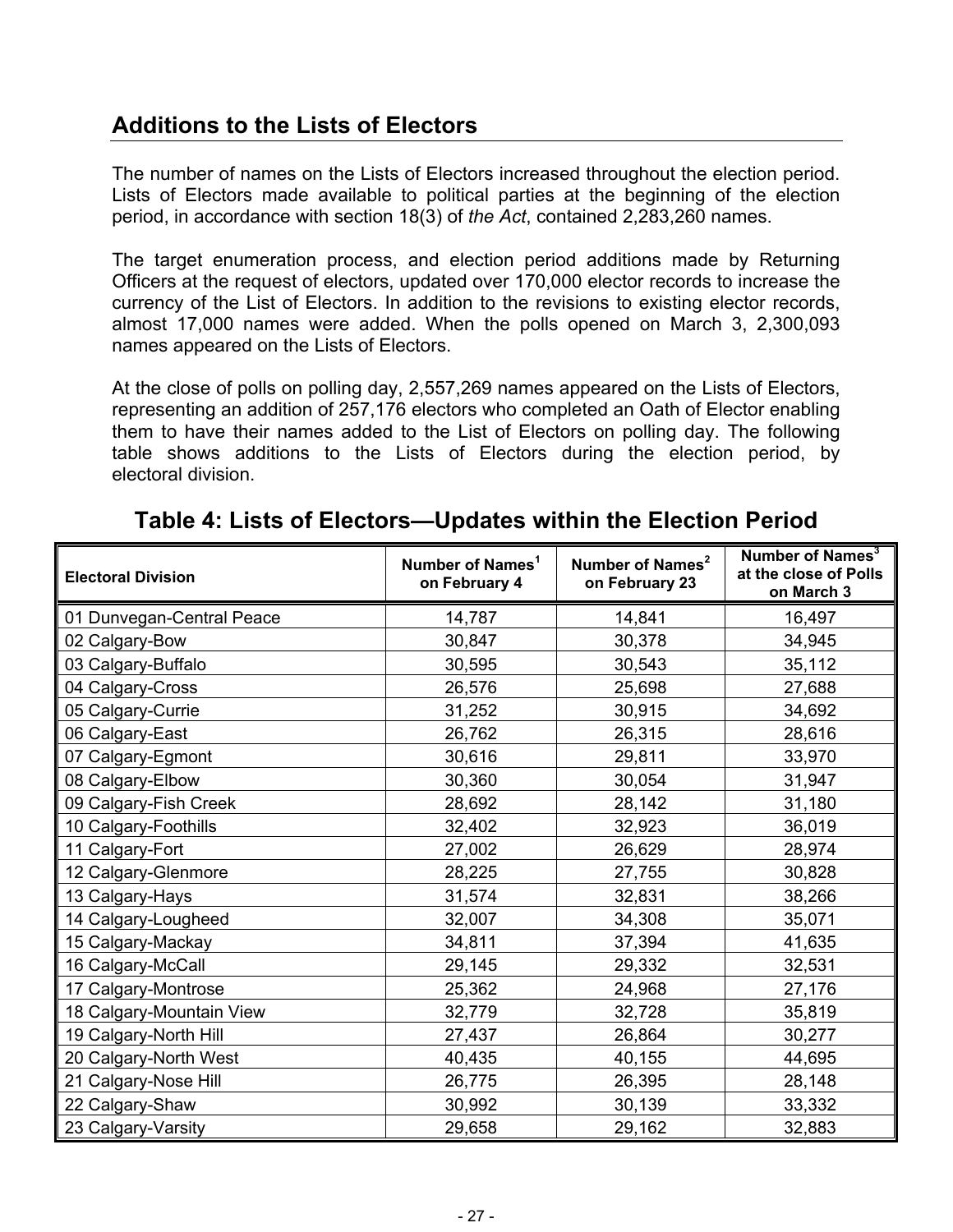| <b>Electoral Division</b>       | Number of Names <sup>1</sup><br>on February 4 | Number of Names <sup>2</sup><br>on February 23 | Number of Names <sup>3</sup><br>at the close of Polls<br>on March 3 |
|---------------------------------|-----------------------------------------------|------------------------------------------------|---------------------------------------------------------------------|
| 24 Calgary-West                 | 38,390                                        | 38,824                                         | 44,306                                                              |
| 25 Edmonton-Beverly-Clareview   | 27,230                                        | 27,595                                         | 30,676                                                              |
| 26 Edmonton-Calder              | 27,033                                        | 26,898                                         | 30,033                                                              |
| 27 Edmonton-Castle Downs        | 33,512                                        | 33,860                                         | 37,952                                                              |
| 28 Edmonton-Centre              | 29,427                                        | 29,146                                         | 35,186                                                              |
| 29 Edmonton-Decore              | 28,789                                        | 28,552                                         | 30,584                                                              |
| 30 Edmonton-Ellerslie           | 27,873                                        | 28,449                                         | 31,317                                                              |
| 31 Edmonton-Glenora             | 27,006                                        | 26,708                                         | 29,821                                                              |
| 32 Edmonton-Gold Bar            | 29,164                                        | 28,781                                         | 32,730                                                              |
| 33 Edmonton-Highlands-Norwood   | 26,683                                        | 26,441                                         | 28,795                                                              |
| 34 Edmonton-Manning             | 29,171                                        | 28,801                                         | 31,367                                                              |
| 35 Edmonton-McClung             | 30,550                                        | 31,965                                         | 34,330                                                              |
| 36 Edmonton-Meadowlark          | 27,907                                        | 28,189                                         | 31,552                                                              |
| 37 Edmonton-Mill Creek          | 28,740                                        | 28,839                                         | 32,553                                                              |
| 38 Edmonton-Mill Woods          | 26,924                                        | 26,988                                         | 29,297                                                              |
| 39 Edmonton-Riverview           | 28,021                                        | 27,671                                         | 31,130                                                              |
| 40 Edmonton-Rutherford          | 27,159                                        | 26,818                                         | 29,384                                                              |
| 41 Edmonton-Strathcona          | 29,414                                        | 29,505                                         | 33,943                                                              |
| 42 Edmonton-Whitemud            | 38,576                                        | 40,984                                         | 45,958                                                              |
| 43 Airdrie-Chestermere          | 35,734                                        | 37,279                                         | 43,721                                                              |
| 44 Athabasca-Redwater           | 23,808                                        | 23,660                                         | 25,963                                                              |
| 45 Banff-Cochrane               | 24,832                                        | 25,203                                         | 27,527                                                              |
| 46 Barrhead-Morinville-Westlock | 23,775                                        | 24,008                                         | 26,708                                                              |
| 47 Battle River-Wainwright      | 20,444                                        | 20,682                                         | 22,343                                                              |
| 48 Bonnyville-Cold Lake         | 19,288                                        | 19,827                                         | 21,049                                                              |
| 49 Cardston-Taber-Warner        | 19,486                                        | 19,486                                         | 22,084                                                              |
| 50 Cypress-Medicine Hat         | 24,406                                        | 25,080                                         | 30,640                                                              |
| 51 Drayton Valley-Calmar        | 19,717                                        | 19,765                                         | 23,205                                                              |
| 52 Drumheller-Stettler          | 21,690                                        | 21,478                                         | 23,268                                                              |
| 53 Foothills-Rocky View         | 23,928                                        | 23,799                                         | 26,701                                                              |
| 54 Fort McMurray-Wood Buffalo   | 32,423                                        | 33,096                                         | 36,054                                                              |
| 55 Fort Saskatchewan-Vegreville | 26,464                                        | 26,640                                         | 29,513                                                              |
| 56 Grande Prairie-Smoky         | 26,413                                        | 26,337                                         | 28,197                                                              |
| 57 Grande Prairie-Wapiti        | 26,975                                        | 27,083                                         | 29,053                                                              |
| 58 Highwood                     | 26,864                                        | 27,745                                         | 32,867                                                              |
| 59 Innisfail-Sylvan Lake        | 26,170                                        | 26,614                                         | 29,348                                                              |
| 60 Lac La Biche-St. Paul        | 18,452                                        | 18,350                                         | 20,872                                                              |
| 61 Lacombe-Ponoka               | 28,303                                        | 28,467                                         | 32,200                                                              |
| 62 Leduc-Beaumont-Devon         | 30,315                                        | 31,845                                         | 35,890                                                              |
| 63 Lesser Slave Lake            | 19,555                                        | 19,474                                         | 20,310                                                              |
| 64 Lethbridge-East              | 29,295                                        | 29,782                                         | 34,190                                                              |
| 65 Lethbridge-West              | 29,007                                        | 29,906                                         | 33,934                                                              |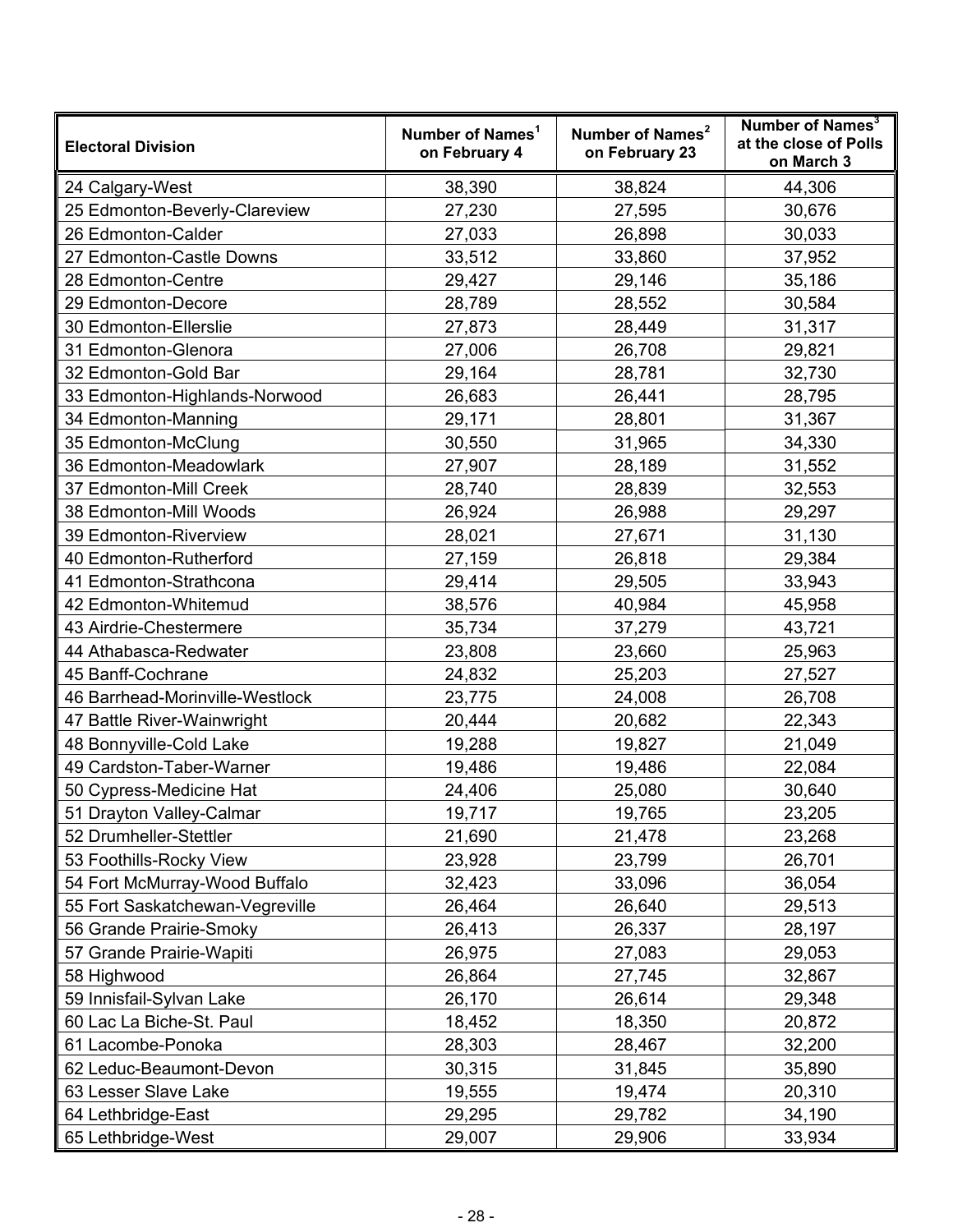| <b>Electoral Division</b>           | Number of Names <sup>1</sup><br>on February 4 | Number of Names <sup>2</sup><br>on February 23 | Number of Names <sup>3</sup><br>at the close of Polls<br>on March 3 |
|-------------------------------------|-----------------------------------------------|------------------------------------------------|---------------------------------------------------------------------|
| 66 Little Bow                       | 20,078                                        | 20,237                                         | 22,204                                                              |
| 67 Livingstone-Macleod              | 22,659                                        | 23,834                                         | 24,682                                                              |
| 68 Medicine Hat                     | 29,126                                        | 29,745                                         | 33,413                                                              |
| 69 Olds-Didsbury-Three Hills        | 23,086                                        | 23,470                                         | 26,040                                                              |
| 70 Peace River                      | 17,920                                        | 17,727                                         | 18,921                                                              |
| 71 Red Deer-North                   | 27,854                                        | 27,472                                         | 30,766                                                              |
| 72 Red Deer-South                   | 33,261                                        | 34,482                                         | 38,946                                                              |
| 73 Rocky Mountain House             | 21,920                                        | 22,235                                         | 24,569                                                              |
| 74 Sherwood Park                    | 27,882                                        | 28,345                                         | 31,015                                                              |
| 75 Spruce Grove-Sturgeon-St. Albert | 30,989                                        | 32,271                                         | 34,480                                                              |
| 76 St. Albert                       | 32,414                                        | 32,148                                         | 34,939                                                              |
| 77 Stony Plain                      | 27,901                                        | 27,919                                         | 31,720                                                              |
| 78 Strathcona                       | 30,463                                        | 31,047                                         | 35,232                                                              |
| 79 Strathmore-Brooks                | 28,155                                        | 28,028                                         | 31,127                                                              |
| 80 Vermilion-Lloydminster           | 23,145                                        | 23,316                                         | 26,348                                                              |
| 81 West Yellowhead                  | 20,276                                        | 20,245                                         | 22,252                                                              |
| 82 Wetaskiwin-Camrose               | 26,454                                        | 27,146                                         | 29,571                                                              |
| 83 Whitecourt-Ste. Anne             | 21,673                                        | 21,526                                         | 24,192                                                              |
| Totals:                             | 2,283,260                                     | 2,300,093                                      | 2,557,269                                                           |

**<sup>1</sup>** This represents the number of names on the Lists of Electors provided to political parties in accordance with section 18(3) of the *Election Act*.

<sup>2</sup> This includes the number of names on the Lists of Electors after the target enumeration, with the additions of elector information collected from the revision period and online registrations.

**3** This represents the number of names on the Lists of Elector at the close of polls on polling day, with the addition of elector information collected on polling day.

Electors whose names were added to the List of Electors were asked to provide their birth date and previous address, in addition to current address information. This will ensure that their elector record can be updated if they appear on the List of Electors at an old address. Electors who do not provide complete information may not appear on the correct List of Electors in the future if their information or the polling subdivision boundaries change, because data matching and updating may not be possible.

## **Quality of the Lists of Electors**

The quality of Lists of Electors affects both campaigning and election administration. Quality is measured on two dimensions:

- completeness—the proportion of electors on the Lists of Electors compared to the total number of electors in the province, and
- currency—the proportion of electors on the Lists of Electors at their current address.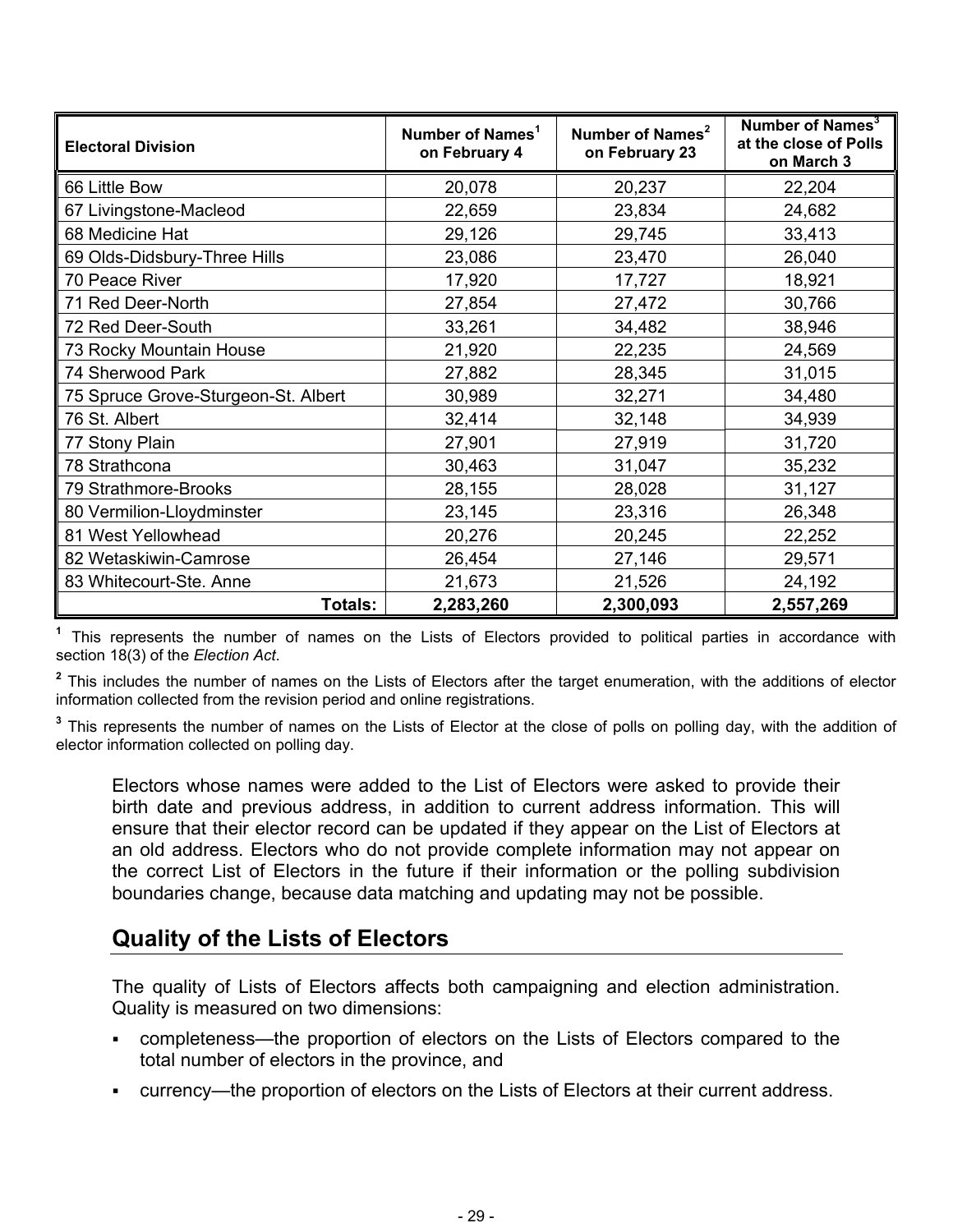The Lists of Electors distributed to registered political parties in February 2008, and subsequently used at the polls, were compared to the total number of eligible electors, based on estimates from Statistics Canada, to gauge completeness. Using this measurement, the Lists of Electors were 95.3% complete.

The Lists of Electors were measured for currency in January, 2007 by an independent research and marketing firm. A random sampling of electors, whose names appeared in the Register of Electors, were contacted to determine whether their information was correct. Survey results indicated that 76.2% of electors appeared in the Register of Electors at a current address.

Use of available completeness and currency indicators reveals an accuracy level of 72.6%, which means that 72.6% of all eligible electors in Alberta appear at a current address.

The following table illustrates the completeness of the Lists of Electors distributed to political parties in February 2008. The February 2008 elector population is measured against the post-election Lists, as well as the estimated total elector population.

The best method for gauging the quality of elector data is through annual measurements. Surveys will continue on a regular basis to determine the quality of data held in the Register of Electors.

| <b>Electoral Division</b> | Number of Names <sup>1</sup><br>February 4, 2008 | Number of Names <sup>2</sup><br><b>July 2008</b> | <b>Total Number of</b><br>Electors <sup>3</sup> (Estimated) |
|---------------------------|--------------------------------------------------|--------------------------------------------------|-------------------------------------------------------------|
| 01 Dunvegan-Central Peace | 14,787                                           | 15,300                                           | 16,594                                                      |
| 02 Calgary-Bow            | 30,847                                           | 30,930                                           | 30,451                                                      |
| 03 Calgary-Buffalo        | 30,595                                           | 31,223                                           | 29,408                                                      |
| 04 Calgary-Cross          | 26,576                                           | 25,609                                           | 26,005                                                      |
| 05 Calgary-Currie         | 31,252                                           | 31,842                                           | 34,042                                                      |
| 06 Calgary-East           | 26,762                                           | 26,447                                           | 26,507                                                      |
| 07 Calgary-Egmont         | 30,616                                           | 30,070                                           | 30,421                                                      |
| 08 Calgary-Elbow          | 30,360                                           | 30,266                                           | 29,387                                                      |
| 09 Calgary-Fish Creek     | 28,692                                           | 28,203                                           | 27,881                                                      |
| 10 Calgary-Foothills      | 32,402                                           | 33,083                                           | 33,407                                                      |
| 11 Calgary-Fort           | 27,002                                           | 27,035                                           | 27,552                                                      |
| 12 Calgary-Glenmore       | 28,225                                           | 27,997                                           | 27,587                                                      |
| 13 Calgary-Hays           | 31,574                                           | 34,364                                           | 33,542                                                      |
| 14 Calgary-Lougheed       | 32,007                                           | 34,874                                           | 34,011                                                      |
| 15 Calgary-Mackay         | 34,811                                           | 37,883                                           | 34,241                                                      |
| 16 Calgary-McCall         | 29,145                                           | 30,669                                           | 30,106                                                      |
| 17 Calgary-Montrose       | 25,362                                           | 25,175                                           | 24,760                                                      |
| 18 Calgary-Mountain View  | 32,779                                           | 33,311                                           | 32,429                                                      |

# **Table 5: Completeness of the Lists of Electors**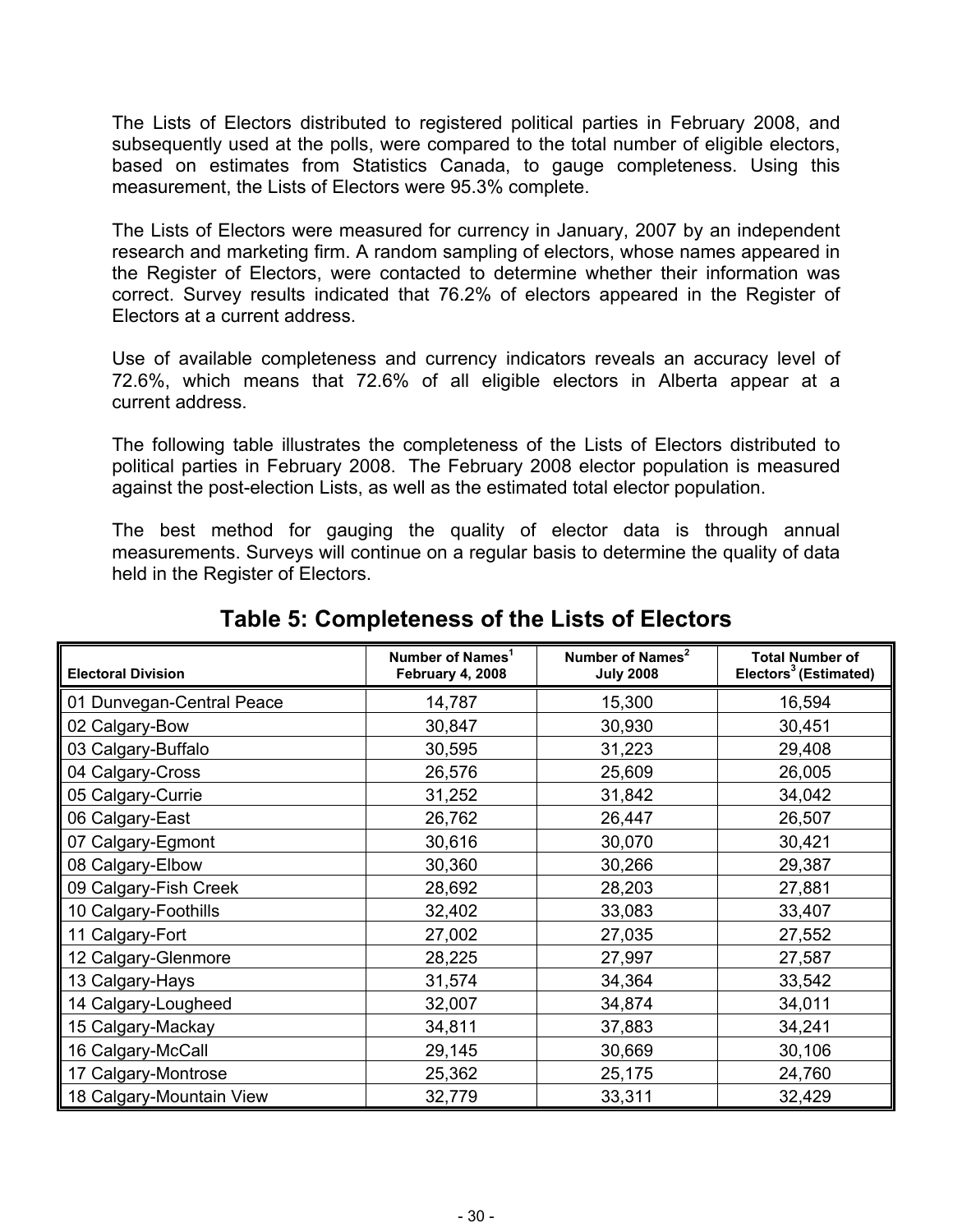| <b>Electoral Division</b>       | Number of Names <sup>1</sup><br>February 4, 2008 | Number of Names <sup>2</sup><br><b>July 2008</b> | <b>Total Number of</b><br>Electors <sup>3</sup> (Estimated) |
|---------------------------------|--------------------------------------------------|--------------------------------------------------|-------------------------------------------------------------|
| 19 Calgary-North Hill           | 27,437                                           | 27,219                                           | 28,026                                                      |
| 20 Calgary-North West           | 40,435                                           | 41,837                                           | 41,999                                                      |
| 21 Calgary-Nose Hill            | 26,775                                           | 26,387                                           | 28,231                                                      |
| 22 Calgary-Shaw                 | 30,992                                           | 30,409                                           | 30,135                                                      |
| 23 Calgary-Varsity              | 29,658                                           | 29,481                                           | 29,118                                                      |
| 24 Calgary-West                 | 38,390                                           | 40,146                                           | 38,767                                                      |
| 25 Edmonton-Beverly-Clareview   | 27,230                                           | 28,057                                           | 28,306                                                      |
| 26 Edmonton-Calder              | 27,033                                           | 27,420                                           | 27,724                                                      |
| 27 Edmonton-Castle Downs        | 33,512                                           | 34,570                                           | 34,148                                                      |
| 28 Edmonton-Centre              | 29,427                                           | 30,335                                           | 31,757                                                      |
| 29 Edmonton-Decore              | 28,789                                           | 29,184                                           | 31,059                                                      |
| 30 Edmonton-Ellerslie           | 27,873                                           | 28,944                                           | 28,042                                                      |
| 31 Edmonton-Glenora             | 27,006                                           | 27,266                                           | 28,096                                                      |
| 32 Edmonton-Gold Bar            | 29,164                                           | 29,343                                           | 29,568                                                      |
| 33 Edmonton-Highlands-Norwood   | 26,683                                           | 27,079                                           | 28,026                                                      |
| 34 Edmonton-Manning             | 29,171                                           | 29,724                                           | 29,222                                                      |
| 35 Edmonton-McClung             | 30,550                                           | 32,587                                           | 33,018                                                      |
| 36 Edmonton-Meadowlark          | 27,907                                           | 28,602                                           | 28,135                                                      |
| 37 Edmonton-Mill Creek          | 28,740                                           | 29,773                                           | 28,445                                                      |
| 38 Edmonton-Mill Woods          | 26,924                                           | 27,755                                           | 28,530                                                      |
| 39 Edmonton-Riverview           | 28,021                                           | 28,132                                           | 27,393                                                      |
| 40 Edmonton-Rutherford          | 27,159                                           | 26,939                                           | 26,050                                                      |
| 41 Edmonton-Strathcona          | 29,414                                           | 30,390                                           | 29,511                                                      |
| 42 Edmonton-Whitemud            | 38,576                                           | 42,793                                           | 41,253                                                      |
| 43 Airdrie-Chestermere          | 35,734                                           | 38,989                                           | 38,308                                                      |
| 44 Athabasca-Redwater           | 23,808                                           | 24,394                                           | 27,564                                                      |
| 45 Banff-Cochrane               | 24,832                                           | 25,778                                           | 27,017                                                      |
| 46 Barrhead-Morinville-Westlock | 23,775                                           | 24,792                                           | 25,622                                                      |
| 47 Battle River-Wainwright      | 20,444                                           | 21,064                                           | 22,435                                                      |
| 48 Bonnyville-Cold Lake         | 19,288                                           | 20,243                                           | 22,350                                                      |
| 49 Cardston-Taber-Warner        | 19,486                                           | 19,905                                           | 21,328                                                      |
| 50 Cypress-Medicine Hat         | 24,406                                           | 25,035                                           | 26,012                                                      |
| 51 Drayton Valley-Calmar        | 19,717                                           | 20,923                                           | 24,233                                                      |
| 52 Drumheller-Stettler          | 21,690                                           | 21,694                                           | 24,186                                                      |
| 53 Foothills-Rocky View         | 23,928                                           | 25,223                                           | 26,289                                                      |
| 54 Fort McMurray-Wood Buffalo   | 32,423                                           | 33,245                                           | 38,507                                                      |
| 55 Fort Saskatchewan-Vegreville | 26,464                                           | 27,655                                           | 28,048                                                      |
| 56 Grande Prairie-Smoky         | 26,413                                           | 27,058                                           | 30,009                                                      |
| 57 Grande Prairie-Wapiti        | 26,975                                           | 27,595                                           | 30,421                                                      |
| 58 Highwood                     | 26,864                                           | 28,922                                           | 29,684                                                      |
| 59 Innisfail-Sylvan Lake        | 26,170                                           | 27,233                                           | 29,031                                                      |
| 60 Lac La Biche-St. Paul        | 18,452                                           | 19,019                                           | 21,431                                                      |